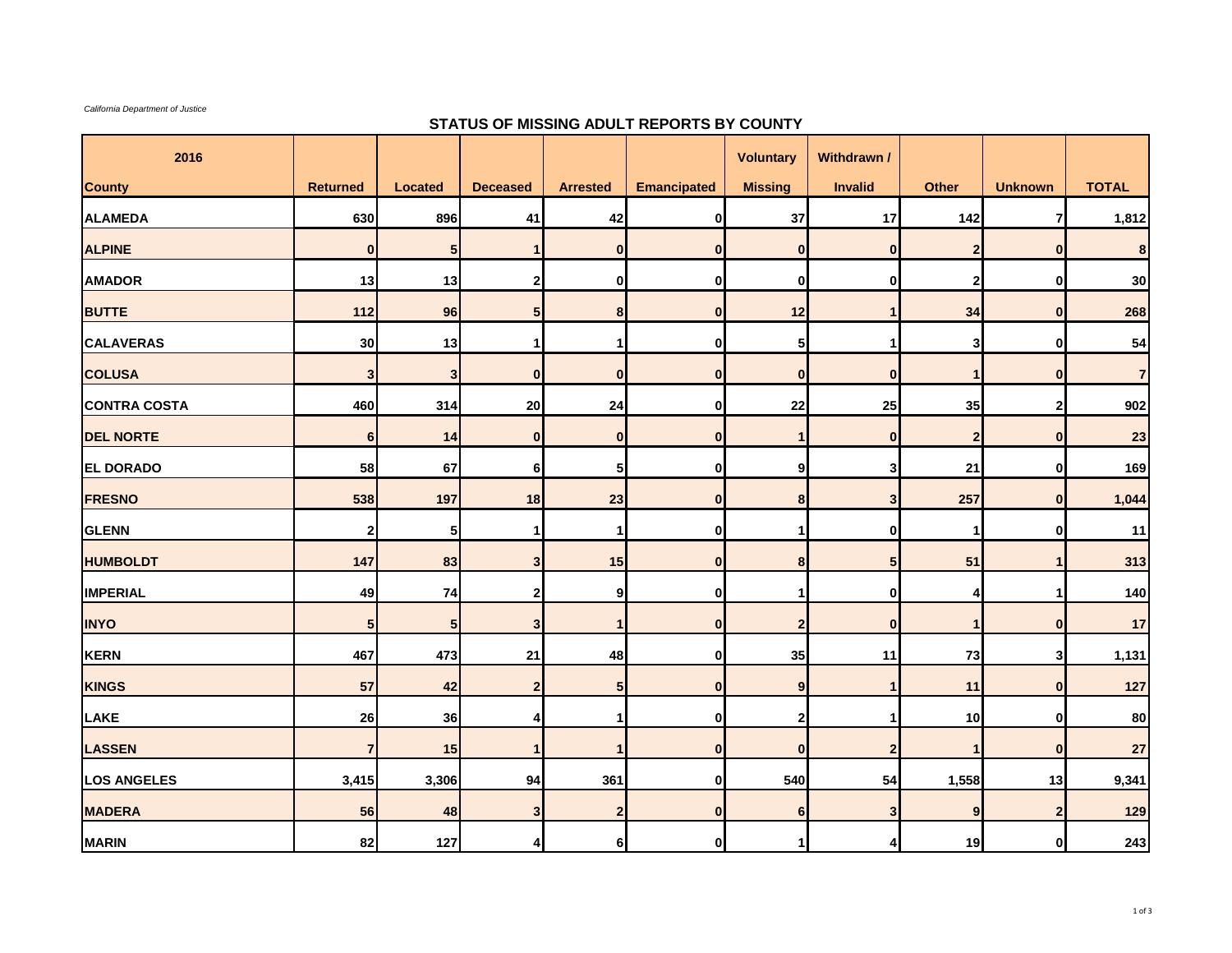*California Department of Justice*

## **STATUS OF MISSING ADULT REPORTS BY COUNTY**

| 2016                   |                 |                |                 |                 |                    | <b>Voluntary</b> | Withdrawn /    |                         |                         |              |
|------------------------|-----------------|----------------|-----------------|-----------------|--------------------|------------------|----------------|-------------------------|-------------------------|--------------|
| <b>County</b>          | <b>Returned</b> | <b>Located</b> | <b>Deceased</b> | <b>Arrested</b> | <b>Emancipated</b> | <b>Missing</b>   | <b>Invalid</b> | <b>Other</b>            | <b>Unknown</b>          | <b>TOTAL</b> |
| <b>MARIPOSA</b>        |                 | 14             | 1               | $\mathbf{0}$    | $\bf{0}$           | $\overline{0}$   | $\mathbf{0}$   | $\mathbf 1$             | $\mathbf{0}$            | 17           |
| <b>MENDOCINO</b>       | 34              | 48             | 6               | $\mathbf{0}$    | $\mathbf 0$        | $\mathbf{0}$     | 1              | 12                      | $\bf{0}$                | 101          |
| <b>MERCED</b>          | 136             | 99             | 3 <sub>l</sub>  | 19              | $\bf{0}$           | $\mathbf{1}$     | 10             | 13                      | 1                       | 282          |
| <b>MODOC</b>           | 3               | 4              | 0               | 0               | 0                  | 0                |                | 0                       | $\bf{0}$                | 8            |
| <b>MONO</b>            | 1               | $\mathbf{2}$   | $\mathbf{0}$    | $\mathbf{0}$    | $\bf{0}$           | $\mathbf{0}$     | $\mathbf{0}$   | $\mathbf 2$             | $\mathbf{0}$            | 5            |
| <b>MONTEREY</b>        | 154             | 123            | $\overline{7}$  | 10              | $\bf{0}$           | 1                | 2              | 57                      | $\mathbf 0$             | 354          |
| <b>NAPA</b>            | 54              | 18             | $\overline{2}$  | $\overline{2}$  | $\bf{0}$           | $\overline{2}$   | $\mathbf{0}$   | $\overline{\mathbf{4}}$ | $\mathbf{0}$            | 82           |
| <b>NEVADA</b>          | 38              | 41             | 5               | 6               | $\mathbf 0$        | 11               | 1              | 8                       | 1                       | 111          |
| ORANGE                 | 1,055           | 836            | 22              | 114             | $\bf{0}$           | 83               | 17             | 244                     | $\boldsymbol{2}$        | 2,373        |
| PLACER                 | 147             | 198            | 9               | 9               | 0                  | 15               | 14             | 40                      | $\mathbf 0$             | 432          |
| <b>PLUMAS</b>          | $\mathbf 1$     | $\overline{7}$ | 1               | -1              | $\bf{0}$           | $\mathbf{1}$     | $\bf{0}$       | $\bf{0}$                | $\mathbf{0}$            | 11           |
| <b>RIVERSIDE</b>       | 888             | 741            | 31              | 75              | $\mathbf 0$        | 26               | 23             | 135                     | 4                       | 1,923        |
| <b>SACRAMENTO</b>      | 956             | 799            | 27              | 36              | $\bf{0}$           | 149              | 14             | 106                     | 3                       | 2,090        |
| <b>SAN BENITO</b>      | 11              | 15             |                 | 4               | 0                  | $\mathbf{0}$     | $\bf{0}$       | 2                       | $\mathbf 0$             | 33           |
| <b>SAN BERNARDINO</b>  | 1,023           | 769            | 38              | 90              | $\bf{0}$           | 34               | 19             | 163                     | $\overline{\mathbf{2}}$ | 2,138        |
| <b>SAN DIEGO</b>       | 1,197           | 1,262          | 31              | 26              | $\bf{0}$           | 250              | 31             | 262                     | $\overline{7}$          | 3,066        |
| <b>SAN FRANCISCO</b>   | 475             | 823            | 40              | 114             | $\bf{0}$           | 23               | $\overline{7}$ | 87                      | $\mathbf{1}$            | 1,570        |
| <b>SAN JOAQUIN</b>     | 621             | 281            | 14              | 31              | $\mathbf{1}$       | 5 <sub>l</sub>   | 3              | 192                     | 3                       | 1,151        |
| <b>SAN LUIS OBISPO</b> | 69              | 151            | 3               | 10              | $\bf{0}$           | 11               | 3              | 17                      | 1                       | 265          |
| <b>SAN MATEO</b>       | 272             | 272            | 14              | 18              | $\mathbf 0$        | $\overline{7}$   |                | 48                      | $\mathbf{2}$            | 634          |
| <b>SANTA BARBARA</b>   | 169             | 145            | 9 <sub>l</sub>  | 25              | $\bf{0}$           | 23               | 5 <sub>l</sub> | 53                      |                         | 430          |